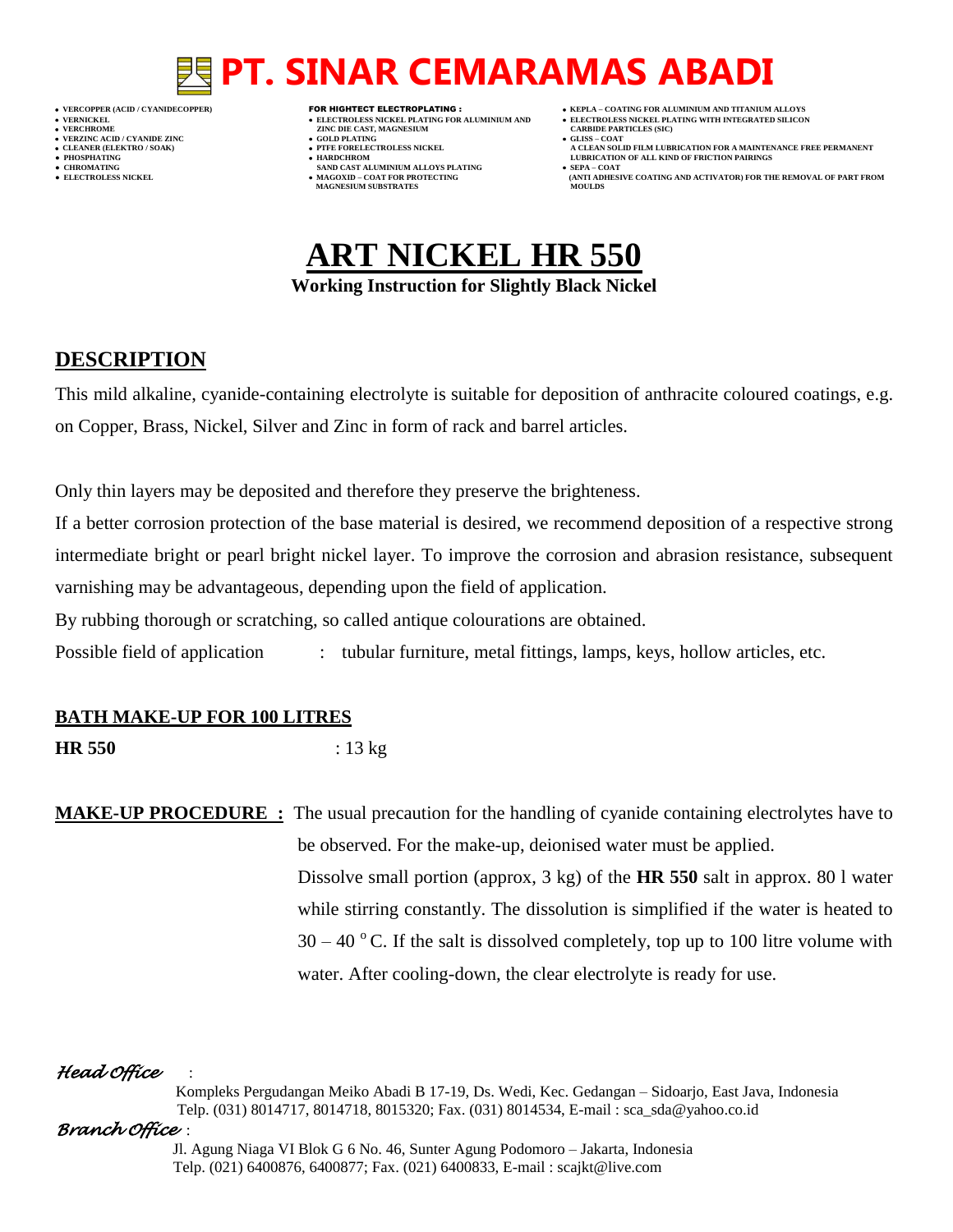- 
- 

- 
- 
- 

- **VERCHROME ZINC DIE CAST, MAGNESIUM CARBIDE PARTICLES (SIC)**
	- **v GOLD PLATING • PTFE FORELECTROLESS NICKEL**
	-
- **● CHROMATING SAND CAST ALUMINIUM ALLOYS PLATING SEPA – COAT MAGNESIUM SUBSTRATES MOULDS**
- **VERCOPPER (ACID / CYANIDECOPPER)** FOR HIGHTECT ELECTROPLATING :  **KEPLA – COATING FOR ALUMINIUM AND TITANIUM ALLOYS**
	-
	-
- ◆ VERCOFFER (ACID / CYANDECOFFER)<br>
◆ VERCOFFER (ACID / CYANDE ZINC<br>
→ VERZINC CARP → CARP CARPED FOR ALUMINIUM AND<br>
→ CARPED FARTICLES NICKEL PLATING FOR ALUMINIUM AND<br>
→ CHEATING WITH INTEGRATED SILICON<br>
→ CARPED FART **CLEANER (ELEKTRO / SOAK) PTFE FORELECTROLESS NICKEL A CLEAN SOLID FILM LUBRICATION FOR A MAINTENANCE FREE PERMANENT ● PHOSPHATING HARDCHROM LUBRICATION OF ALL KIND OF FRICTION PAIRINGS** 
	- **• SEPA COAT**<br> **•** SEPA COAT FOR COATING AND ACTIVATOR) FOR THE REMOVAL OF PART FROM MOULDS

#### **EQUIPMENT**

| Tanks       | : Unalloyed steel tanks with hard rubber or plastic lining. Prior to use, the tanks |  |  |  |
|-------------|-------------------------------------------------------------------------------------|--|--|--|
|             | have to be cleaned.                                                                 |  |  |  |
| Exhaustion  | : Necessary                                                                         |  |  |  |
|             | Barrels and open-ended barrels: Plastic (PVC or polyethylene)                       |  |  |  |
| Heating     | : If necessary, direct by immersion heaters, made of glass or porcelain.            |  |  |  |
| Filter Unit | : Filter discs                                                                      |  |  |  |

### **OPERATING CONDITIONS**

| Density at 20 $\degree$ C                                                                                                                                                                                                                                                                                                                                                                                                                                                                                                                           | : d=1.10 g/cm <sup>3</sup> = 13 <sup>0</sup> Be (make-up)                                           |  |  |  |
|-----------------------------------------------------------------------------------------------------------------------------------------------------------------------------------------------------------------------------------------------------------------------------------------------------------------------------------------------------------------------------------------------------------------------------------------------------------------------------------------------------------------------------------------------------|-----------------------------------------------------------------------------------------------------|--|--|--|
| pH                                                                                                                                                                                                                                                                                                                                                                                                                                                                                                                                                  | : $9.2 - 10$ , Preferably $9.5$                                                                     |  |  |  |
| Operating temperature                                                                                                                                                                                                                                                                                                                                                                                                                                                                                                                               | : $20-25$ °C                                                                                        |  |  |  |
| Current density                                                                                                                                                                                                                                                                                                                                                                                                                                                                                                                                     | : $0.1 - 0.3$ A/dm <sup>2</sup> , preferably 0.2 A/dm <sup>2</sup>                                  |  |  |  |
| Anodic current density                                                                                                                                                                                                                                                                                                                                                                                                                                                                                                                              | : max. $0.5$ A/dm <sup>2</sup>                                                                      |  |  |  |
| Anode material                                                                                                                                                                                                                                                                                                                                                                                                                                                                                                                                      | : Nickel anodes DIN 1702                                                                            |  |  |  |
| Voltage                                                                                                                                                                                                                                                                                                                                                                                                                                                                                                                                             | : The required voltages is mainly dependent upon the plant and operating<br>conditions.             |  |  |  |
|                                                                                                                                                                                                                                                                                                                                                                                                                                                                                                                                                     | Rack articles approx. $3 - 5$ V                                                                     |  |  |  |
|                                                                                                                                                                                                                                                                                                                                                                                                                                                                                                                                                     | $6 - 10$ V<br>Barrel approx.                                                                        |  |  |  |
| Rectifiers                                                                                                                                                                                                                                                                                                                                                                                                                                                                                                                                          | : The rectifiers must provide a residual ripple of less than 5 % within the whole<br>current range. |  |  |  |
| Treatment time                                                                                                                                                                                                                                                                                                                                                                                                                                                                                                                                      | $: 3 - 10$ min<br>: Rack articles                                                                   |  |  |  |
|                                                                                                                                                                                                                                                                                                                                                                                                                                                                                                                                                     | <b>Barrel articles</b><br>$: 15 - 20$ min                                                           |  |  |  |
| Article agitation                                                                                                                                                                                                                                                                                                                                                                                                                                                                                                                                   | : Treating rack articles a horizontal cathode rod movement is necessary.                            |  |  |  |
|                                                                                                                                                                                                                                                                                                                                                                                                                                                                                                                                                     | (vertical agitation may result in irregular coloration of the deposit)                              |  |  |  |
| Head Office                                                                                                                                                                                                                                                                                                                                                                                                                                                                                                                                         | Speed of cathode rod movement : $3 - 4$ m/min.                                                      |  |  |  |
| Kompleks Pergudangan Meiko Abadi B 17-19, Ds. Wedi, Kec. Gedangan - Sidoarjo, East Java, Indonesia<br>Telp. (031) 8014717, 8014718, 8015320; Fax. (031) 8014534, E-mail: sca_sda@yahoo.co.id<br>Branch Office :<br>$\mathbf{M}^{\prime}$ $\mathbf{M}$ $\mathbf{M}$ $\mathbf{M}$ $\mathbf{M}$ $\mathbf{M}$ $\mathbf{M}$ $\mathbf{M}$ $\mathbf{M}$ $\mathbf{M}$ $\mathbf{M}$ $\mathbf{M}$ $\mathbf{M}$ $\mathbf{M}$ $\mathbf{M}$ $\mathbf{M}$ $\mathbf{M}$ $\mathbf{M}$ $\mathbf{M}$ $\mathbf{M}$ $\mathbf{M}$ $\mathbf{M}$ $\mathbf{M}$ $\mathbf{M}$ |                                                                                                     |  |  |  |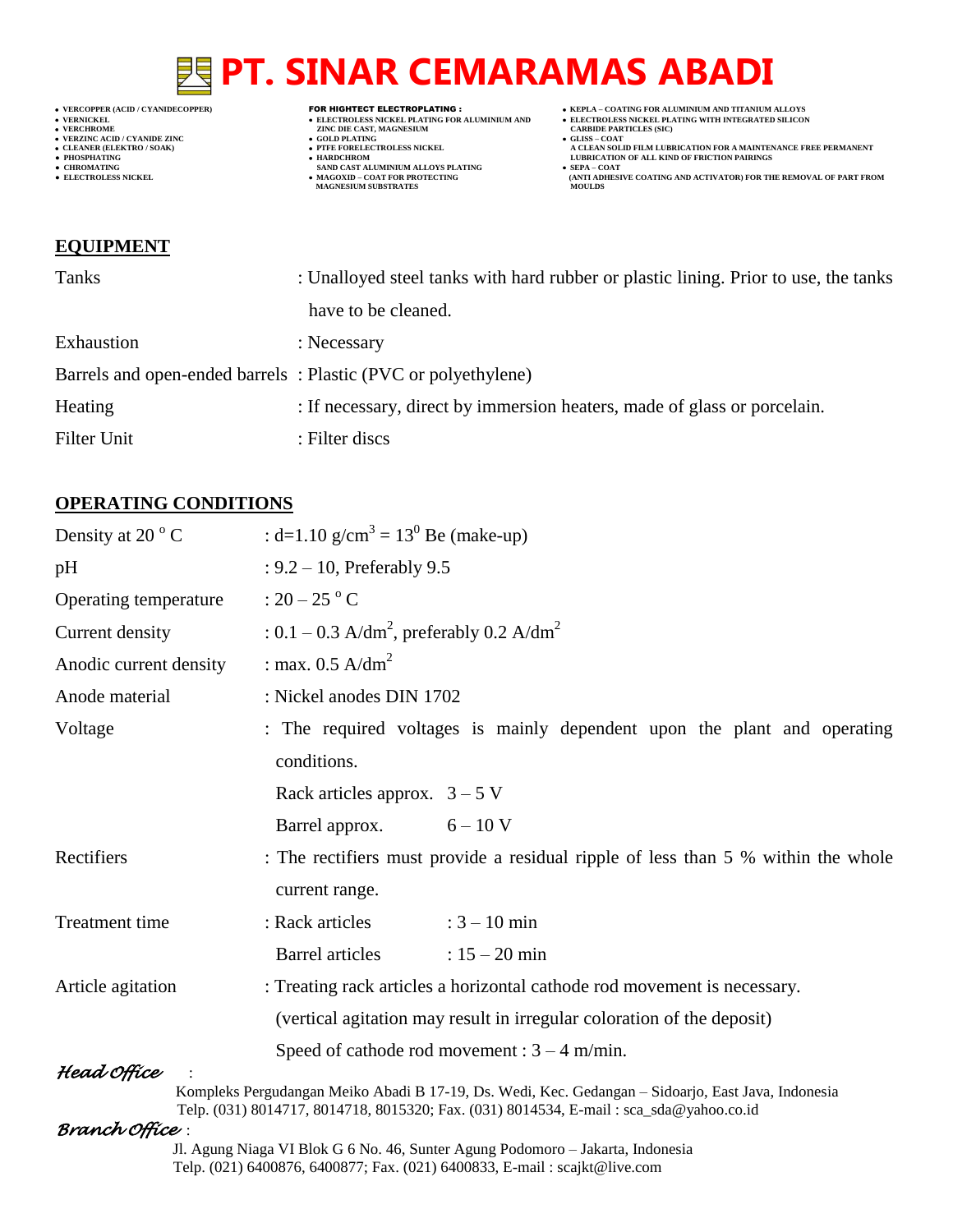# **PURISH PT. SINAR CEMARAMAS ABADI**

| • VERCOPPER (ACID / CYANIDECOPPER)<br>• VERNICKEL<br>• VERCHROME<br>• VERZINC ACID / CYANIDE ZINC<br>• CLEANER (ELEKTRO / SOAK)<br>• PHOSPHATING<br>• CHROMATING<br><b>• ELECTROLESS NICKEL</b> | FOR HIGHTECT ELECTROPLATING :<br>• ELECTROLESS NICKEL PLATING FOR ALUMINIUM AND<br>ZINC DIE CAST, MAGNESIUM<br>• GOLD PLATING<br><b>• PTFE FORELECTROLESS NICKEL</b><br>• HARDCHROM<br>SAND CAST ALUMINIUM ALLOYS PLATING<br>• MAGOXID - COAT FOR PROTECTING<br><b>MAGNESIUM SUBSTRATES</b> | • KEPLA – COATING FOR ALUMINIUM AND TITANIUM ALLOYS<br>• ELECTROLESS NICKEL PLATING WITH INTEGRATED SILICON<br><b>CARBIDE PARTICLES (SIC)</b><br>$\bullet$ GLISS – COAT<br>A CLEAN SOLID FILM LUBRICATION FOR A MAINTENANCE FREE PERMANENT<br><b>LUBRICATION OF ALL KIND OF FRICTION PAIRINGS</b><br>$\bullet$ SEPA – COAT<br>(ANTI ADHESIVE COATING AND ACTIVATOR) FOR THE REMOVAL OF PART FROM<br><b>MOULDS</b> |  |
|-------------------------------------------------------------------------------------------------------------------------------------------------------------------------------------------------|---------------------------------------------------------------------------------------------------------------------------------------------------------------------------------------------------------------------------------------------------------------------------------------------|-------------------------------------------------------------------------------------------------------------------------------------------------------------------------------------------------------------------------------------------------------------------------------------------------------------------------------------------------------------------------------------------------------------------|--|
| <b>Electrolyte Agitation</b>                                                                                                                                                                    | : Electrolyte agitation by pumping in addition to article agitation possible.                                                                                                                                                                                                               |                                                                                                                                                                                                                                                                                                                                                                                                                   |  |
|                                                                                                                                                                                                 | Air agitation is not allowed.                                                                                                                                                                                                                                                               |                                                                                                                                                                                                                                                                                                                                                                                                                   |  |
| Filtration                                                                                                                                                                                      | : In general, periodic filtration is sufficient. For continuous strong load, continuous                                                                                                                                                                                                     |                                                                                                                                                                                                                                                                                                                                                                                                                   |  |
|                                                                                                                                                                                                 | filtration might be advantageous.                                                                                                                                                                                                                                                           |                                                                                                                                                                                                                                                                                                                                                                                                                   |  |
| Deposition rate                                                                                                                                                                                 |                                                                                                                                                                                                                                                                                             | : the coatings which are deposited at the prescribed current density and treatment                                                                                                                                                                                                                                                                                                                                |  |
|                                                                                                                                                                                                 | time are very thin. The coating thickness is evidently lower than $2 \mu m$ .                                                                                                                                                                                                               |                                                                                                                                                                                                                                                                                                                                                                                                                   |  |
| After treatment                                                                                                                                                                                 | : Anthracite coloura ions are possible by rubbing through or scratching.                                                                                                                                                                                                                    |                                                                                                                                                                                                                                                                                                                                                                                                                   |  |
|                                                                                                                                                                                                 | For improvement of the corrosion resistance varnishing is recommended.                                                                                                                                                                                                                      |                                                                                                                                                                                                                                                                                                                                                                                                                   |  |

### **MAINTENANCE**

For maintenance of the electrolyte, only control of the pH and the density is necessary. During operation, the pH continuously decreases and has to be adjusted to the nominal value with diluted chem. Pure potash lye ( abt. 10 %).

Only in exceptional cases, e.g. if the pH has been adjusted to a value evidently exceeding 10, correction with strongly dilute (2 - 5 %) chem. Pure sulphuric acid becomes necessary.

Caution! The acid has to be mixed-in slowly and with constant stirring while the fume extraction system is switched on. Prussic acid might develop. Therefore, only instructed employess may add the acid !

### **CORRECTION:**

For correction of the density, i.e. reinforcement, the antique nickel salt is applied ( as for the make up ). To increase the density by  $1^{\circ}$  Be, 1.3 kg antique nickel salt have to be added per 100 litre.

### *Head Office* :

 Kompleks Pergudangan Meiko Abadi B 17-19, Ds. Wedi, Kec. Gedangan – Sidoarjo, East Java, Indonesia Telp. (031) 8014717, 8014718, 8015320; Fax. (031) 8014534, E-mail : sca\_sda@yahoo.co.id

### *Branch Office* :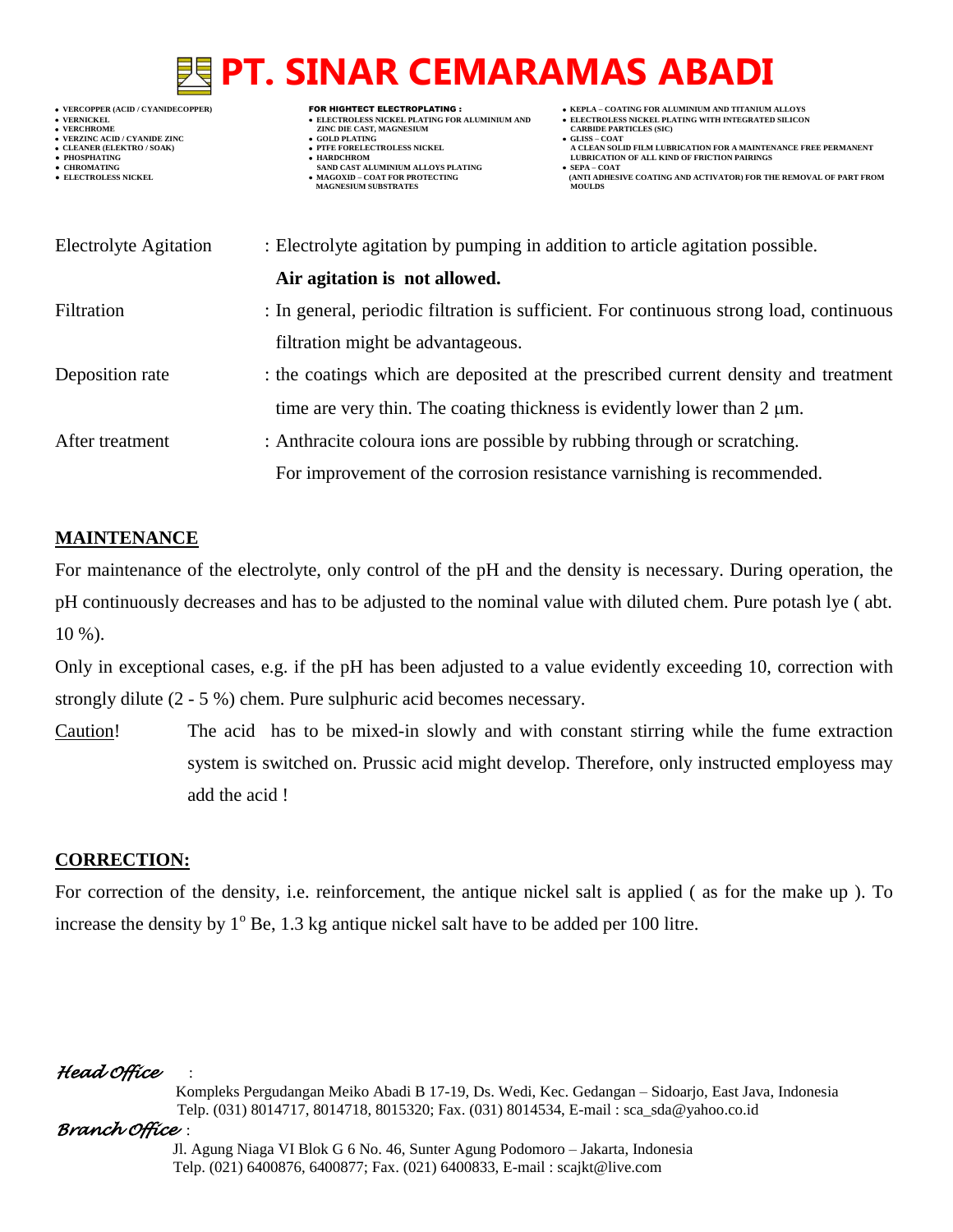

- **VERFORM ZINC DIE CAST, MAGNESIUM CARBIDE PARTICLES (SIC)**<br> **CARBIDE PARTING**
- 
- **PHOSPHATING HARDCHROM LUBRICATION OF ALL KIND OF FRICTION PAIRINGS ● CHROMATING SAND CAST ALUMINIUM ALLOYS PLATING SEPA – COAT MAGNESIUM SUBSTRATES**
- **VERCOPPER (ACID / CYANIDECOPPER)** FOR HIGHTECT ELECTROPLATING :  **KEPLA – COATING FOR ALUMINIUM AND TITANIUM ALLOYS**
	-
- **CLEANER (ELEKTRO / SOAK) PTFE FORELECTROLESS NICKEL A CLEAN SOLID FILM LUBRICATION FOR A MAINTENANCE FREE PERMANENT**
	- **ELECTROLESS AND ACTIVATOR) FOR THE REMOVAL OF PART FROM (ANTI ADHESIVE COATING AND ACTIVATOR) FOR THE REMOVAL OF PART FROM**

#### **Please note !**

Although nickel anodes are applied, these anodes are insoluble, which means that the antique nickel layer is deposited from the dissolved salts. Hence, the salt content of the electrolyte will be increased by the necessary reinforcement.

In dependence upon these reinforcement additions and possible drag-in or drag-out, reinforcement additions might not completely dissolve after a longer period of operation.

A part of the electrolyte must then be discarded. The remaining solution is thereby diluted and has to be reinforced again. Insoluble components have to be filtered off.

If the through-put is very high, a fresh make-up may be more economic.

**Attention** Addition of other chemical than indicated in our Technical Data Sheet may cause disturbance and have a negative influence on the electrolyte and the quality of the deposits.

#### **EFFLUENT TREATMENT**

The electrolyte contains heavy metals, cyanide and complexing agent. Concentrates and rinse water have to be disposed off in compliance with the legal regulations.

#### **PERTAINING TO THESE OPERATING INSTRUCTIONS.**

| Instruction sheet | C <sub>1</sub>                                          | $\sim$ | Protective measure                                           |  |  |
|-------------------|---------------------------------------------------------|--------|--------------------------------------------------------------|--|--|
|                   | Working Precautions for operation of Plating Solutions. |        |                                                              |  |  |
|                   | C <sub>5</sub>                                          |        | - Trouble Shooting List Antique Nickel                       |  |  |
|                   | C 234 C                                                 |        | - Purification of Electrolyte Tanks prior to commencement of |  |  |
|                   |                                                         |        | Operation.                                                   |  |  |

*Head Office* :

 Kompleks Pergudangan Meiko Abadi B 17-19, Ds. Wedi, Kec. Gedangan – Sidoarjo, East Java, Indonesia Telp. (031) 8014717, 8014718, 8015320; Fax. (031) 8014534, E-mail : sca\_sda@yahoo.co.id

#### *Branch Office* :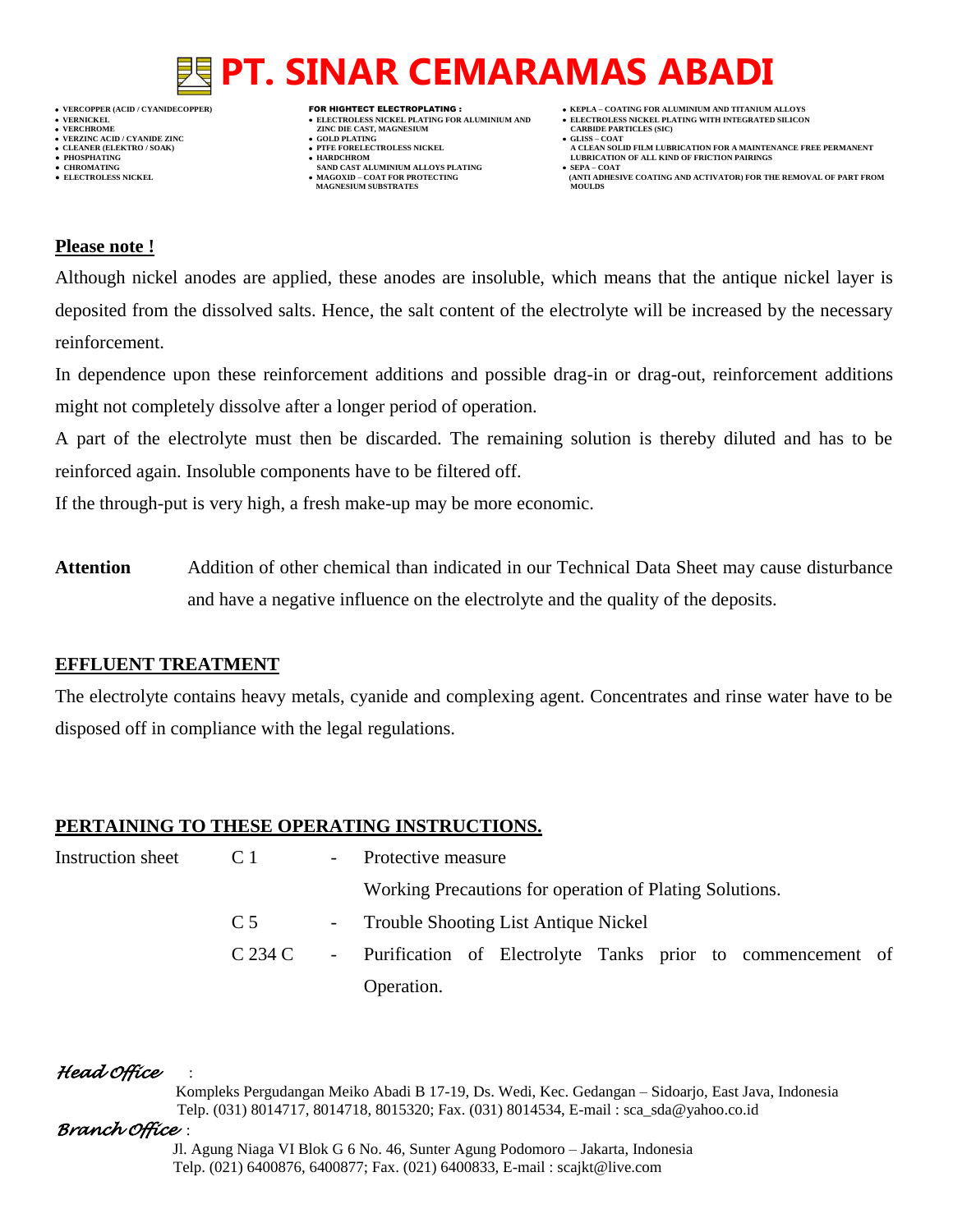- **VERFORM ZINC DIE CAST, MAGNESIUM CARBIDE PARTICLES (SIC)**<br> **CARBIDE PARTING VERZINC ACID / CYANIDE ZINC GOLD PLATING GLISS – COAT**
	-
- **● CHROMATING SAND CAST ALUMINIUM ALLOYS PLATING SEPA – COAT MAGNESIUM SUBSTRATES**
- **VERCOPPER (ACID / CYANIDECOPPER)** FOR HIGHTECT ELECTROPLATING :  **KEPLA – COATING FOR ALUMINIUM AND TITANIUM ALLOYS**
- **VERNICKEL ELECTROLESS NICKEL PLATING FOR ALUMINIUM AND ELECTROLESS NICKEL PLATING WITH INTEGRATED SILICON**
	-
- **CLEANER (ELEKTRO / SOAK) PTFE FORELECTROLESS NICKEL A CLEAN SOLID FILM LUBRICATION FOR A MAINTENANCE FREE PERMANENT ● PHOSPHATING HARDCHROM LUBRICATION OF ALL KIND OF FRICTION PAIRINGS** 
	- **ELECTROLESS AND ACTIVATOR) FOR THE REMOVAL OF PART FROM (ANTI ADHESIVE COATING AND ACTIVATOR) FOR THE REMOVAL OF PART FROM <b>MOULDS**

## **FOR THE MAKE-UP AND MAINTENANCE OF THIS PROCESS, THE FOLLOWING CHEMICALS**

#### **ARE NEEDED** :

| LPW-chemical                   |  | Cat. No: |
|--------------------------------|--|----------|
| Antique nickel salt            |  | 1/14.404 |
| Potassium hydroxide, chem pure |  | 2/10.021 |

### **FOR YOUR KIND ATTENTION :**

The information contained in these operating instructions is given to the best of our knowledge and based on careful tests carried out in practice and in the laboratory, however, without warranty.

As we do not have any influence on the careful handling and proper application of our product, we can assume responsibility only for a faultless quality of our products at the time of delivery.

Despite closely following these operation instructions, defects may occur which are caused by faults beyond our control. May we ask you, therefore, to draw our attention to possible special source of trouble when sending us electrolyte samples or when you are visited by our experts.

Send electrolyte samples only in packages approved for transport !. Fill in the tag precisely !.

### *Head Office* :

 Kompleks Pergudangan Meiko Abadi B 17-19, Ds. Wedi, Kec. Gedangan – Sidoarjo, East Java, Indonesia Telp. (031) 8014717, 8014718, 8015320; Fax. (031) 8014534, E-mail : sca\_sda@yahoo.co.id

#### *Branch Office* :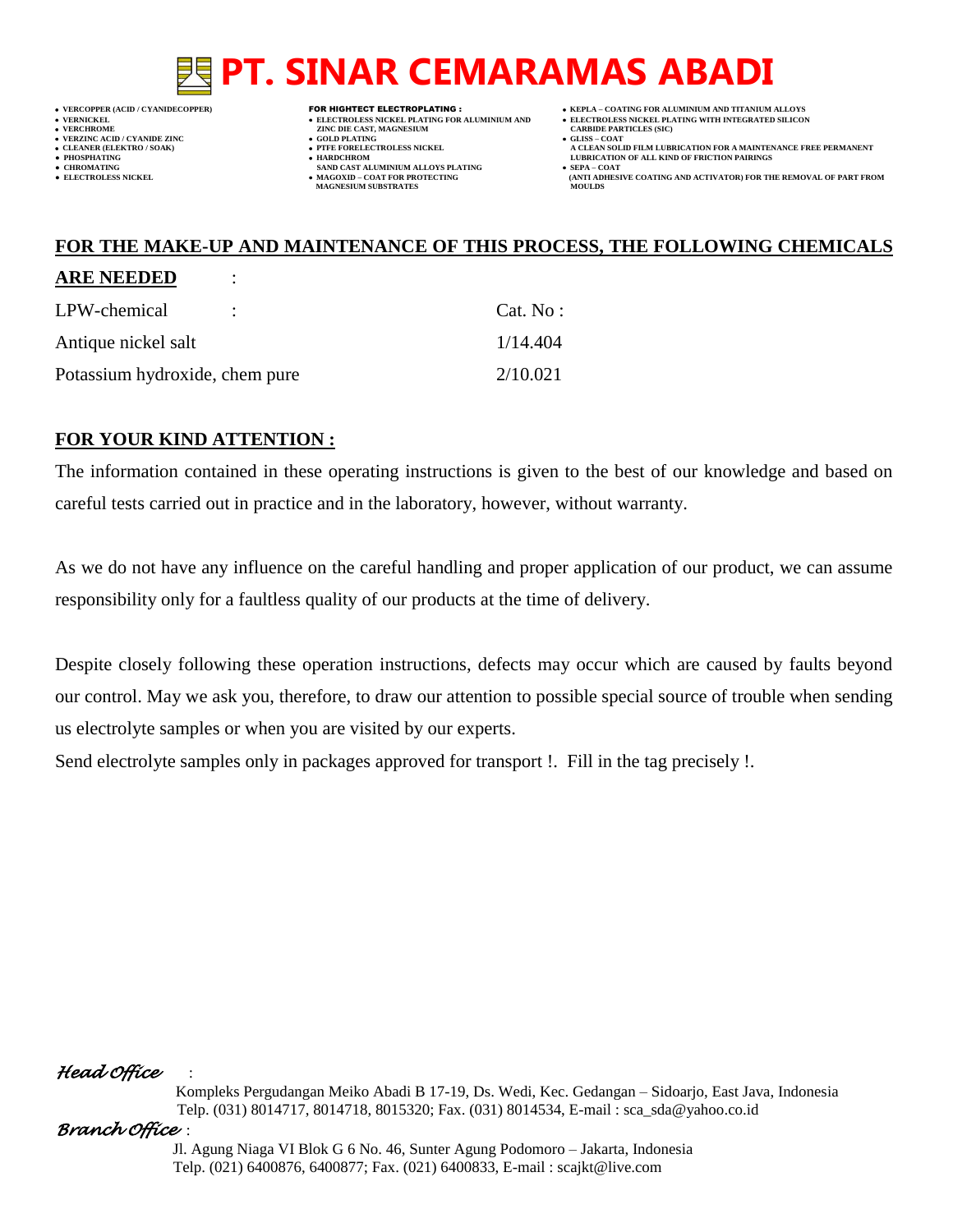- 
- 
- 

- 
- 
- 

- **VERCHROME (ACID/CTANIDE ZINC )<br>
 VERCHROME 2INC DIE CAST, MAGNESIUM (CARBIDE PARTICLES (SICKEL PLATING FOR ALUMINIUM AND )<br>
 VERCHROME 2INC DIE CAST, MAGNESIUM (CARBIDE PARTICLES )<br>
 CLEANER (ELEKTRO / SOAK) (CLEANER (** 
	- **v GOLD PLATING**<br>**• PTFE FORELECTROLESS NICKEL**
	-
- **PHOSPHATING HARDCHROM LUBRICATION OF ALL KIND OF FRICTION PAIRINGS ● CHROMATING SAND CAST ALUMINIUM ALLOYS PLATING SEPA – COAT MAGNESIUM SUBSTRATES MOULDS**
- **VERCOPPER (ACID / CYANIDECOPPER)** FOR HIGHTECT ELECTROPLATING :  **KEPLA – COATING FOR ALUMINIUM AND TITANIUM ALLOYS**
- **VERNICKEL ELECTROLESS NICKEL PLATING FOR ALUMINIUM AND ELECTROLESS NICKEL PLATING WITH INTEGRATED SILICON**
	-
	- **A CLEAN SOLID FILM LUBRICATION FOR A MAINTENANCE FREE PERMANENT**
- **● ELECTROLESS NICKEL MAGOXID – COAT FOR PROTECTING (ANTI ADHESIVE COATING AND ACTIVATOR) FOR THE REMOVAL OF PART FROM**

## **TROUBLE SHOOTING LIST**

## **FOR SCA-HR 550**

|    | <b>Possible</b>                                             | <b>Remedy</b>                                                                                                 | <b>Remarks</b>                                                         |
|----|-------------------------------------------------------------|---------------------------------------------------------------------------------------------------------------|------------------------------------------------------------------------|
|    | 1. Wrong Colour-too blue<br>Lack of HR 550                  | <b>Add HR 550</b><br>determination of the<br>addition by measuring of<br>the density or by analysis           | Defect may be checked by<br>angle sheet metal test on<br>brass sheets  |
|    | pH too low                                                  | Correction<br>KOH-<br>by<br>solution $(200 \text{ g KOH}/I)$<br>until the nominal pH value<br>is obtained     | reduces<br>pH<br>during<br>electrolysis                                |
|    | Lack of potassium cyanide                                   | of Potassium<br>Addition<br>cyanide                                                                           | Addition<br>subsequent<br>to<br>analys                                 |
|    | Extreme contamination<br>with $Cr^{3+}$ and $Fe^{+2}$ Ions  | If necessary, fresh make<br>up of the electrolyte                                                             | An efficient method<br>to<br>remove the foreign metals<br>is not known |
| 2. | Colour too dark outgoing from the low current density range |                                                                                                               |                                                                        |
|    | Current density too high                                    | Check<br>density<br>current<br>control<br>ampere<br>meter<br>whether the current has<br>been adjusted correct | Strong formation of gas<br>within the high current<br>density range    |
|    | Rough crystalline powdery<br>deposit with bad adhesion      | Check current density                                                                                         | Strong formation of gas<br>within the high current<br>density range    |

#### *Head Office* :

 Kompleks Pergudangan Meiko Abadi B 17-19, Ds. Wedi, Kec. Gedangan – Sidoarjo, East Java, Indonesia Telp. (031) 8014717, 8014718, 8015320; Fax. (031) 8014534, E-mail : sca\_sda@yahoo.co.id

#### *Branch Office* :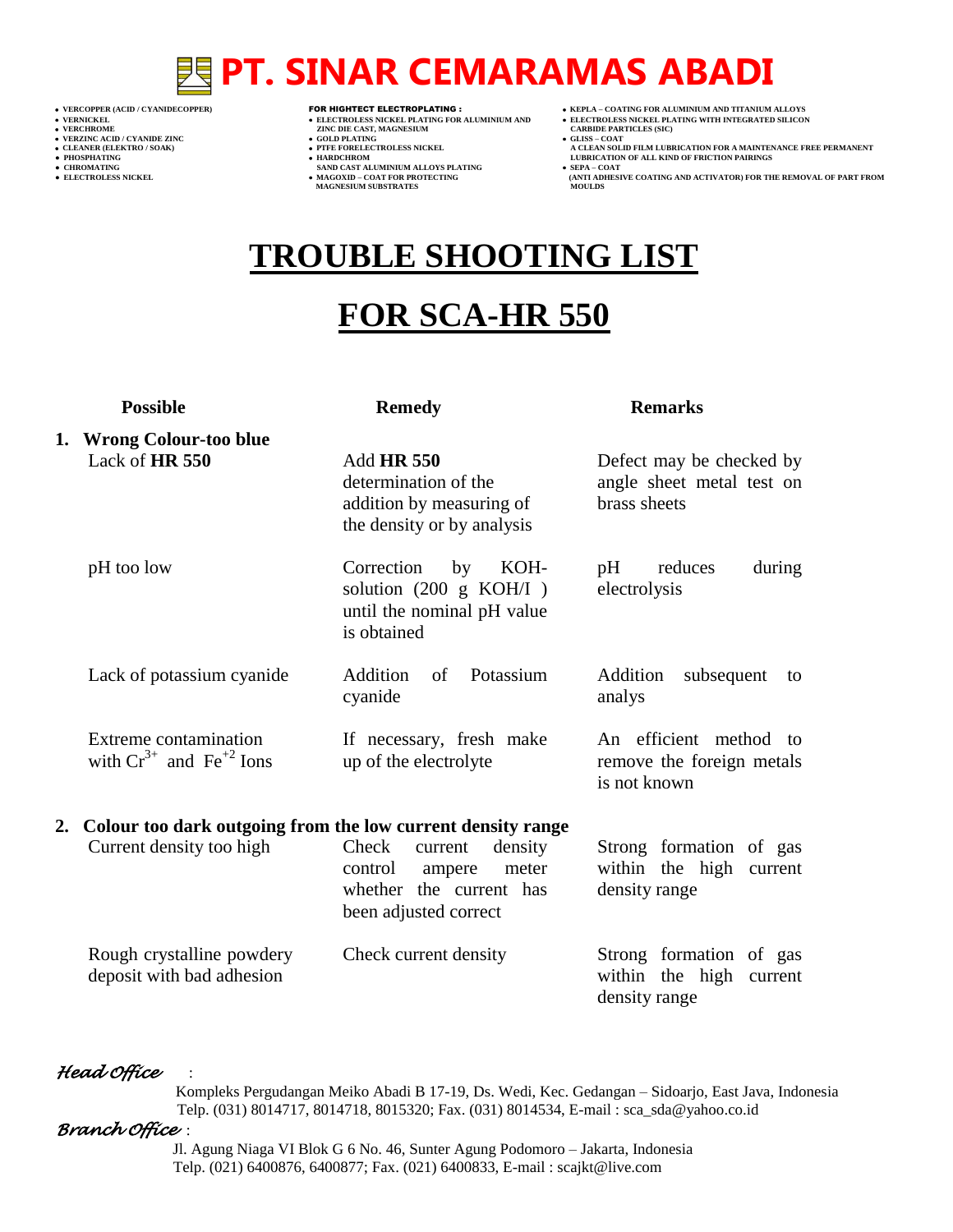- 
- 
- 

- 
- 
- 

- **VERCHROLES NICKEL PLATING FOR ALUMINIUM AND**<br> **VELECTROLES NICKEL PLATING FOR ALUMINIUM AND**<br> **VERCHROLES (SILD)**<br> **CARBIDE PARTING**<br> **CARBIDE PARTING**
- **v GOLD PLATING**<br>**• PTFE FORELECTROLESS NICKEL**
- 
- **● CHROMATING SAND CAST ALUMINIUM ALLOYS PLATING SEPA – COAT MAGNESIUM SUBSTRATES MOULDS**
- **VERCOPPER (ACID / CYANIDECOPPER)** FOR HIGHTECT ELECTROPLATING :  **KEPLA – COATING FOR ALUMINIUM AND TITANIUM ALLOYS**
- ELECTROLESS NICKEL PLATING FOR ALUMINIUM AND<br>
 VERNICKEL PLATING FOR ALUMINIUM AND<br>
 VERCHROME PLATING WITH INTEGRATED SILICON<br>
 VERZINC ACID PLATING WITH INTEGRATED SILICON<br>
 CLEAN SOLID FILM LUBRICATION FOR A MAINTEN
	-
- **CLEANER (ELEKTRO / SOAK) PTFE FORELECTROLESS NICKEL A CLEAN SOLID FILM LUBRICATION FOR A MAINTENANCE FREE PERMANENT ● PHOSPHATING HARDCHROM LUBRICATION OF ALL KIND OF FRICTION PAIRINGS**
- **● ELECTROLESS NICKEL MAGOXID – COAT FOR PROTECTING (ANTI ADHESIVE COATING AND ACTIVATOR) FOR THE REMOVAL OF PART FROM**

### **3. Blue Iridescent colour : the bass material resp, the prevlous deposit shines through, areas which are not covered with HR 550**

| Treatment time too short                                        | Prolong treatment time                                                                                       | Check rectifiers                                                                                                                    |
|-----------------------------------------------------------------|--------------------------------------------------------------------------------------------------------------|-------------------------------------------------------------------------------------------------------------------------------------|
| pH                                                              | Correction<br>with<br><b>KOH</b><br>solution $(200 \text{ g } KOH/I)$<br>until the nominal pH is<br>obtained | During adjustment of the<br>pH, the electrolyte may<br>colour dark for a short<br>while                                             |
| Hydrophobic intermediate<br>layer or basic material             | Thorough<br>degreasing<br>improve rinsing                                                                    | Wetting agents may not<br>be dragged-in                                                                                             |
| 4. The deposits peel off                                        |                                                                                                              |                                                                                                                                     |
| Passive Intermediate layer<br>of base material                  | Cathodic activation<br>(degreasing)                                                                          | Activation of the surface in<br>a cathodic degreaser for<br><b>RADIKAL</b><br>brass<br>(e.g.<br>1012)                               |
| Extremely long treatment<br>time in<br>the $HR$ 550<br>solution | Control treatment time                                                                                       |                                                                                                                                     |
| 5. Stained HR 550 deposits                                      |                                                                                                              |                                                                                                                                     |
| Insufficient rinsing<br>Drag-in of wetting agents               | Renew rinsing<br>Purification with activated<br>carbon subsequent to<br>laboratory test                      |                                                                                                                                     |
| Inadequate pretreatment                                         | Control the degreasing<br>effect                                                                             | If necessary, make-up of $\a$<br>new degreasing solution<br>(only if HR 550 is directly<br>deposited<br>on the<br>base<br>material) |
| Faulty deposited<br>intermediate layer                          | Ensure perfect inter-<br>mediate layer                                                                       |                                                                                                                                     |

### *Head Office* :

 Kompleks Pergudangan Meiko Abadi B 17-19, Ds. Wedi, Kec. Gedangan – Sidoarjo, East Java, Indonesia Telp. (031) 8014717, 8014718, 8015320; Fax. (031) 8014534, E-mail : sca\_sda@yahoo.co.id

#### *Branch Office* :